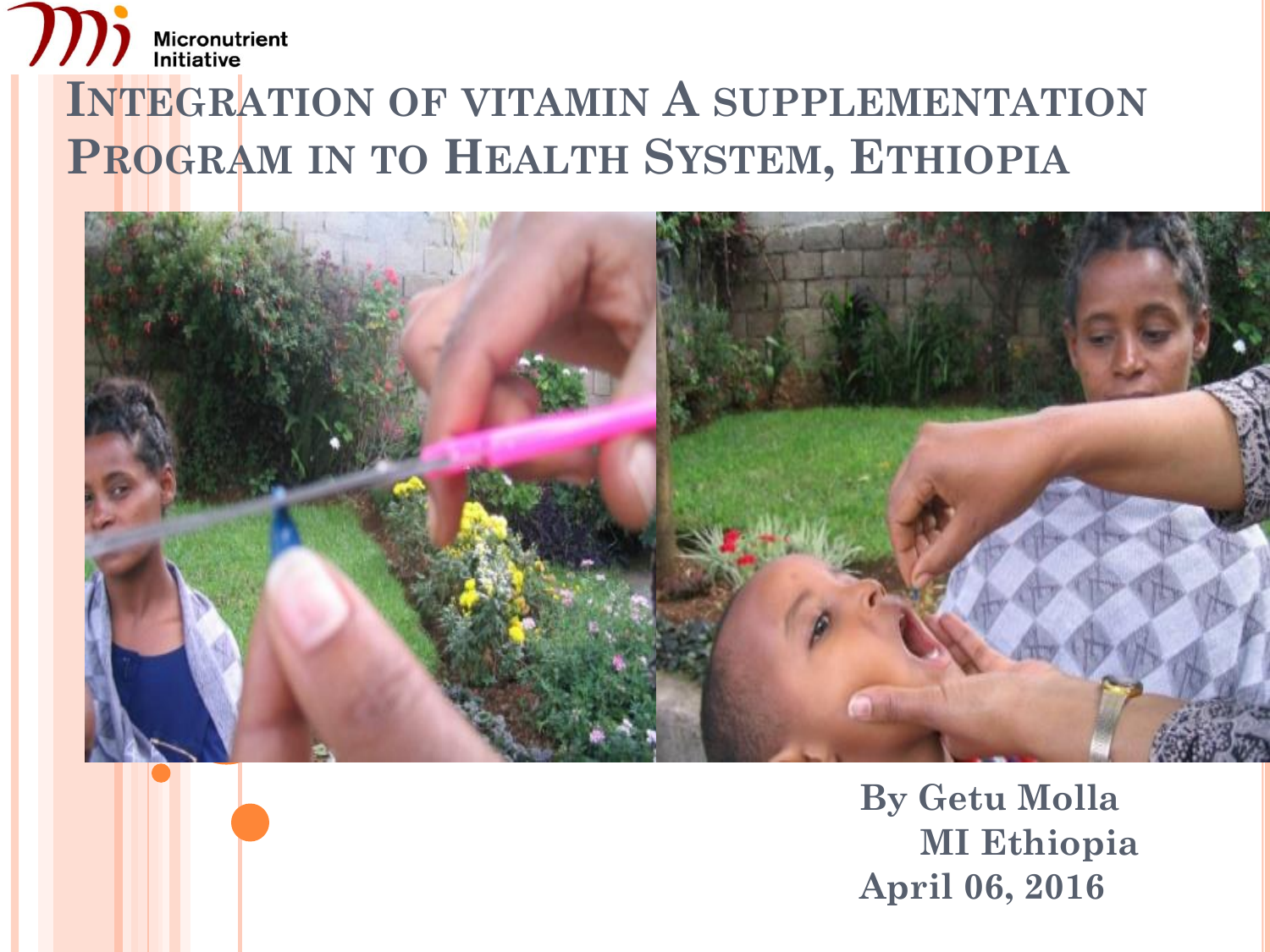

# PRESENTATION OUTLINE **o**Background **o**The Integration Process Delivery strategies UNICEF Preliminary Study HEP Achievements Results Achieved (MI Support) **o**Constraints Future Direction **o**Conclusion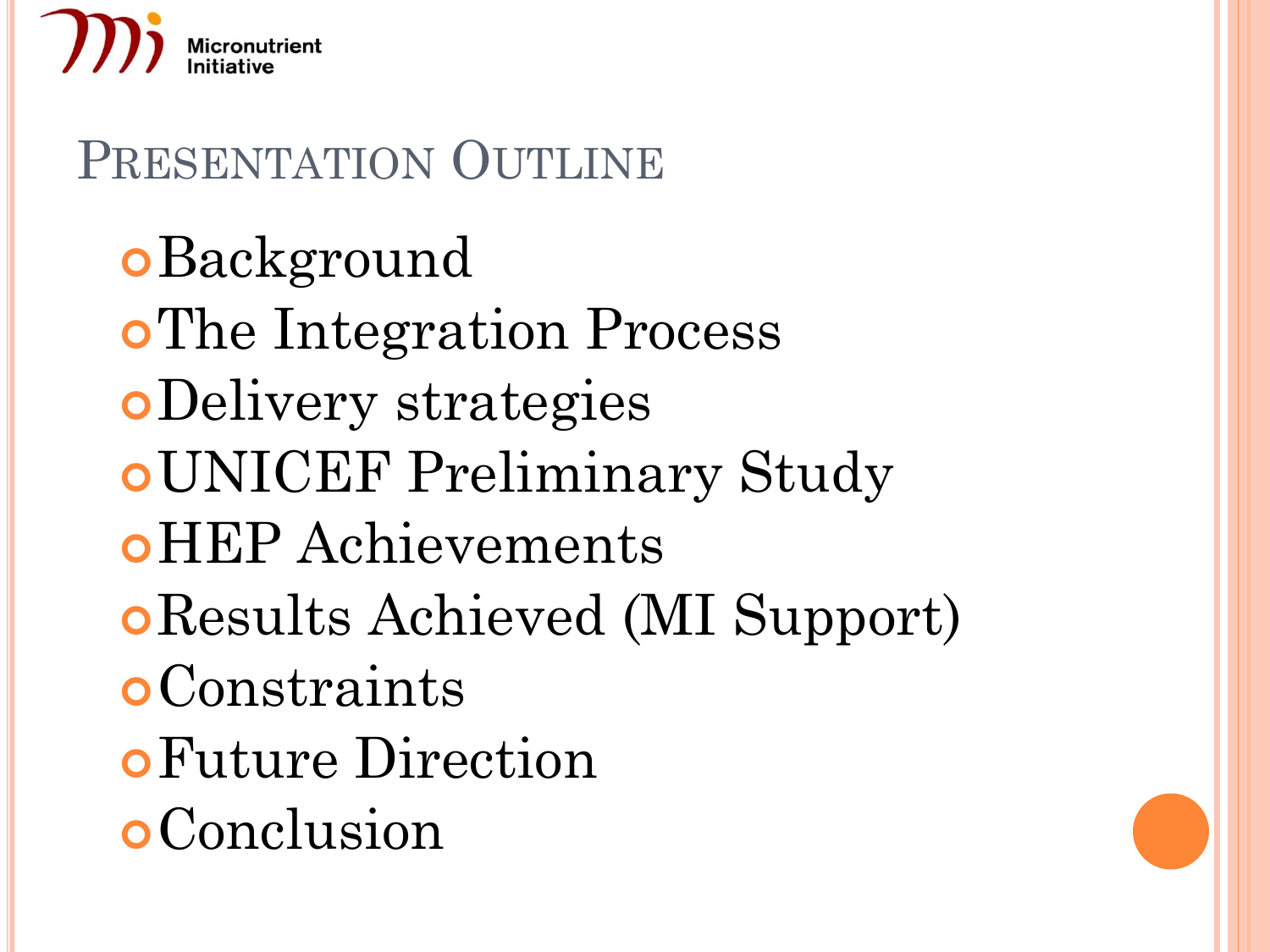

### BACKGROUND

- Ethiopian has been implementing HSDP since 1997 decentralization and standardizes the health care at all levels
- Program focused on accelerated expansion of PHC services of which a key component is HEP
- It is designed to provide 16 different packages focusing on primitive & preventive
- VAS implementation started in 1996 by integrating with Polio NIDs, SNIDs and measles campaign which is house to house strategy delivered by volunteers Then through EOS, CHD, and routine (HEP)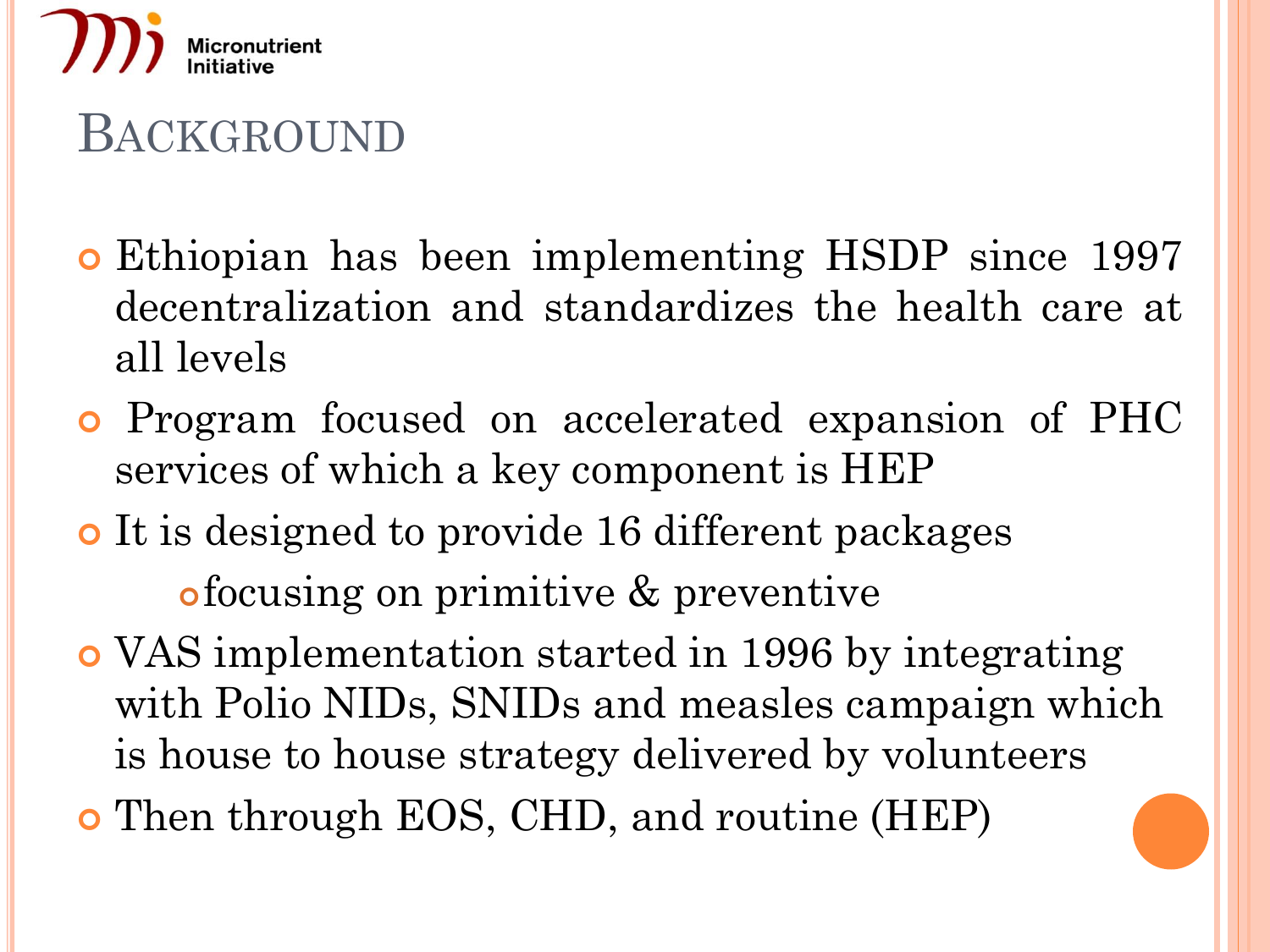

- Ethiopia has been implementing bi-annual VAS through the campaign-based, vertical Enhanced Outreach Strategy (EOS) since 2004
- De-worming for children 24 -59m & nutritional screening for children 6-59ms, and PLW were also included in the EOS
- The EOS was scaled up at a rapid pace to reach all children in the country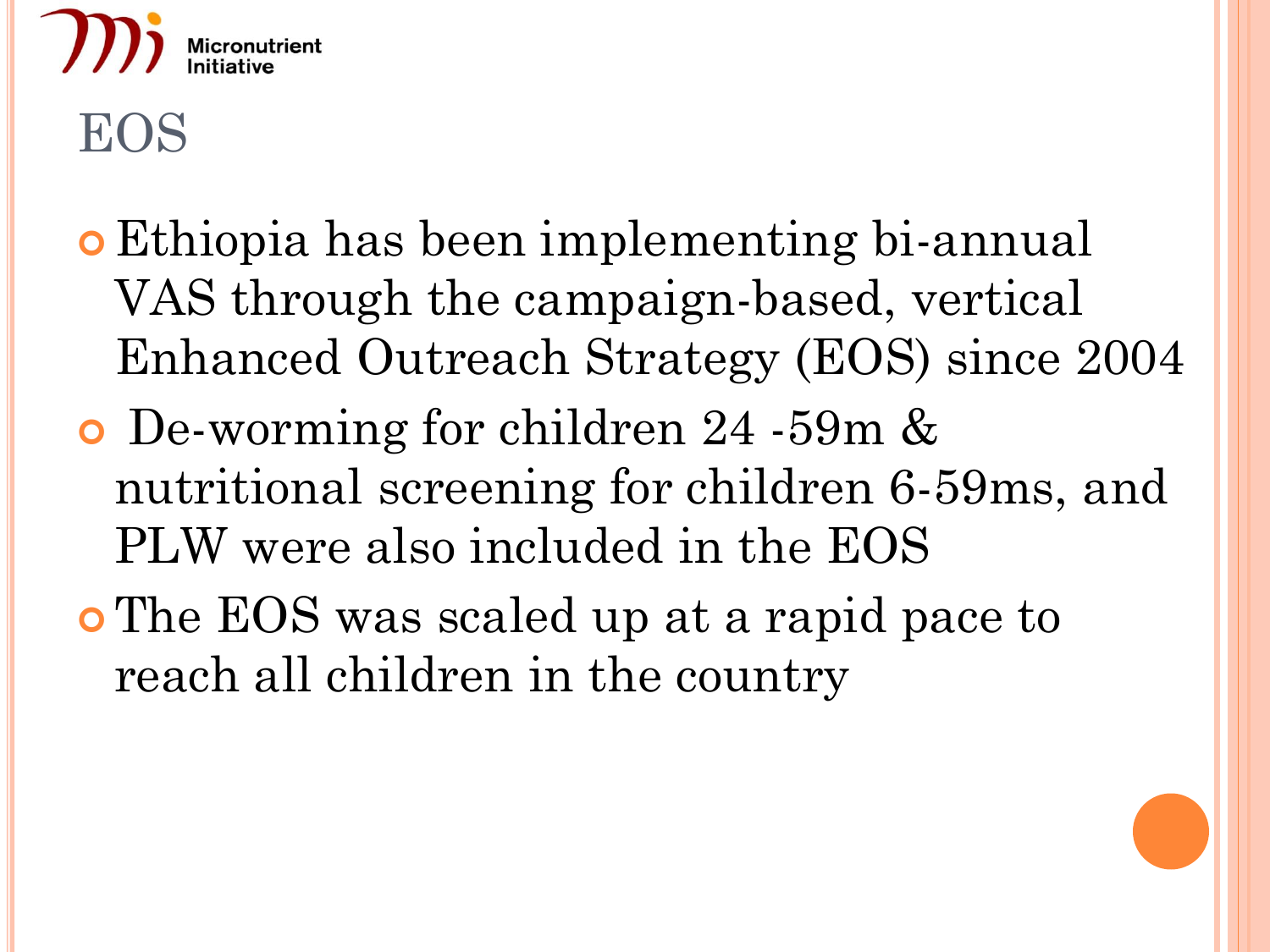

### CHD DELIVERY OF VAS

 The CHDs are quarterly events that are organized locally at kebele level by health extension workers. In CHDs vitamin A supplementation and de-worming are conducted every six months while nutritional screening of children 6-59 months and pregnant and lactating women is conducted every three months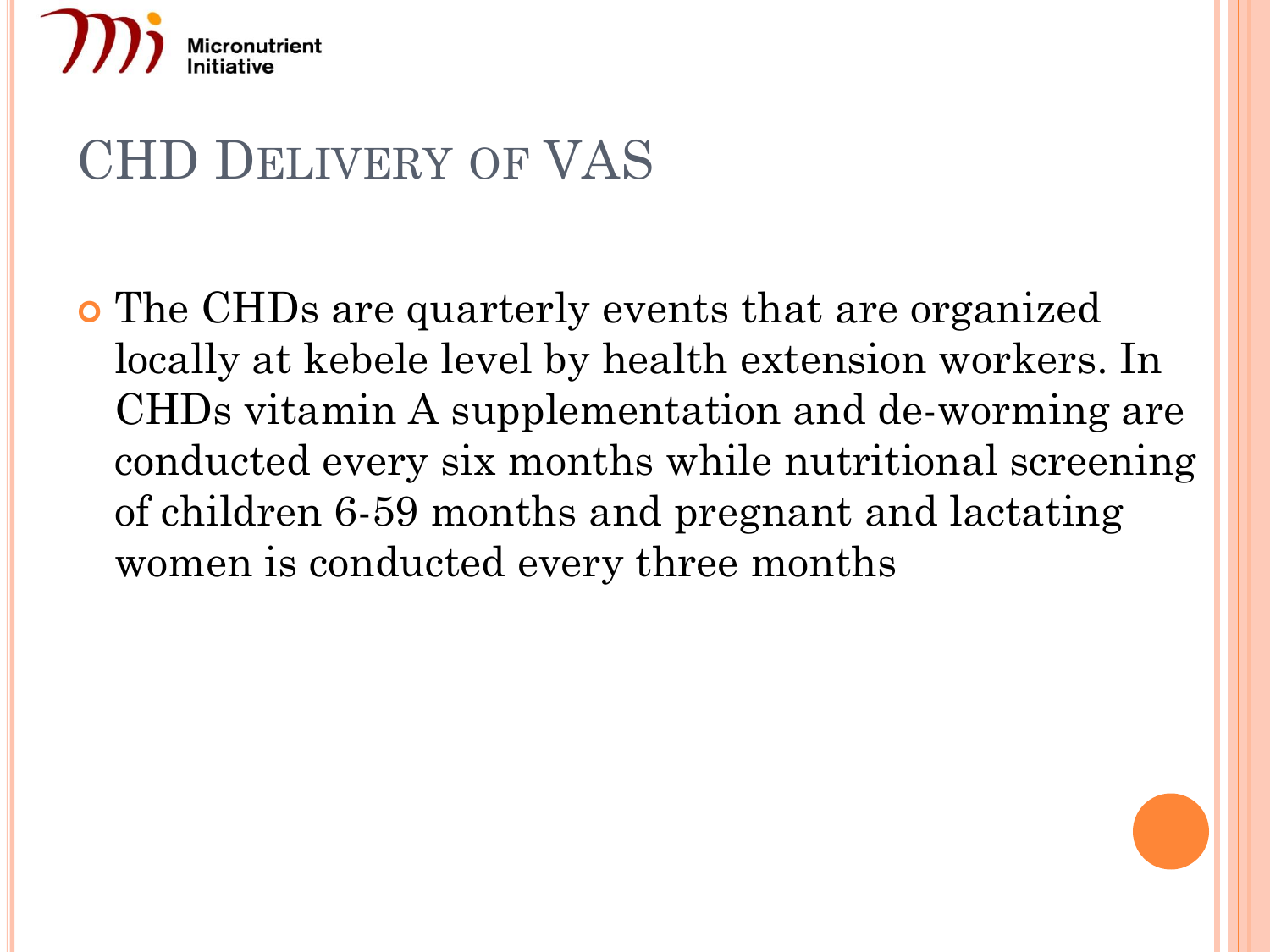

### HEP DELIVERY OF VAS

- **Routine Health Service (HEP):** The routine HEP modality is a daily service delivery of VAS which is mainly a mix of facility based, outreach and house to house delivery.
- Routine service delivery of VAS is complete integration of VAS delivery into the existing routine health system (HEP)
- Currently delivered in **387** woredas of the country
	- in three Urban regions (Addis Ababa, Diredawa & Harare
	- In four Agrarian regions (Tigray, Amhara, Oromia and SNNP)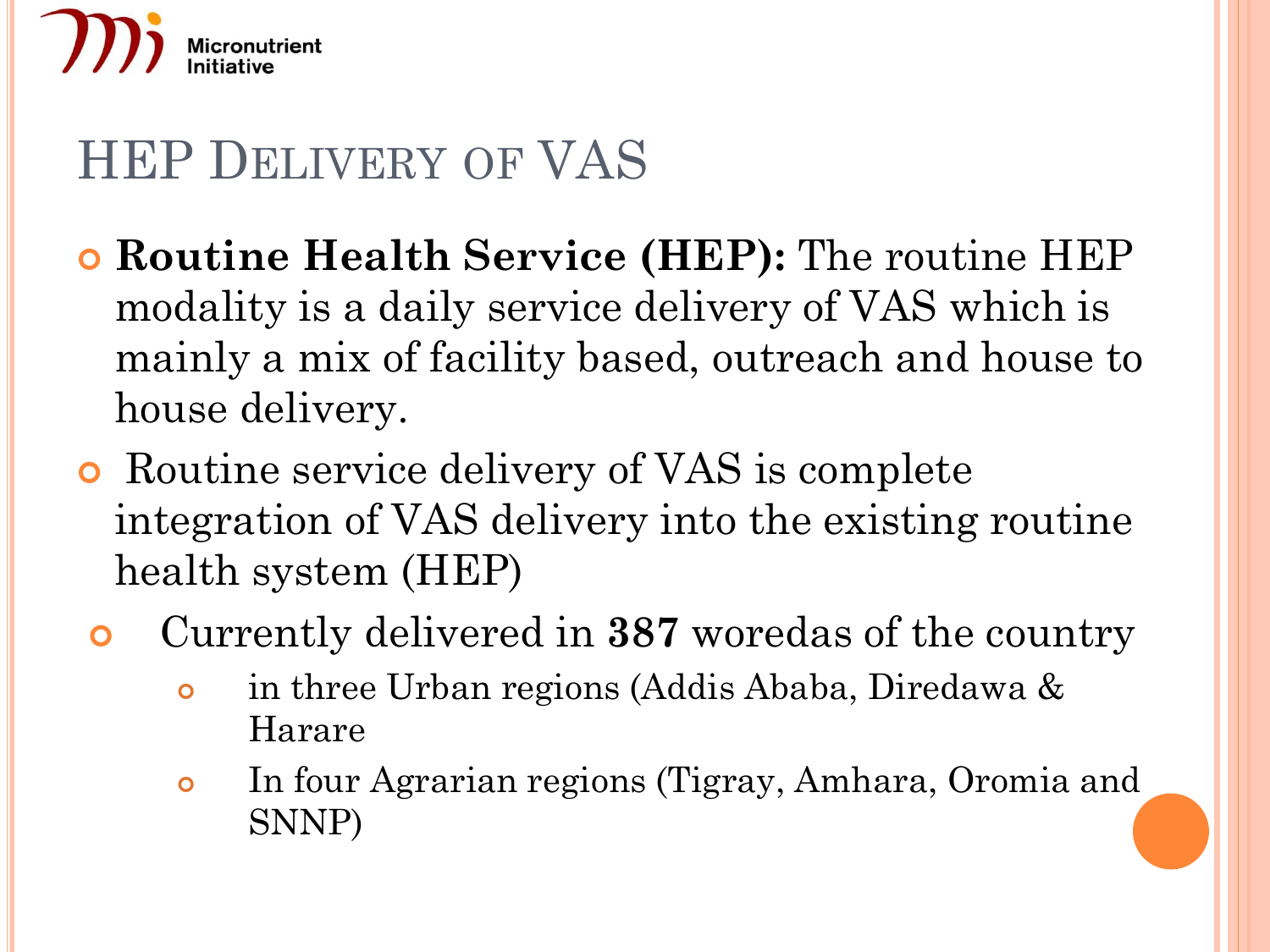

## **SERVICE DELIVERY : COMPONENTS**

### • **Vitamin A supplementation**

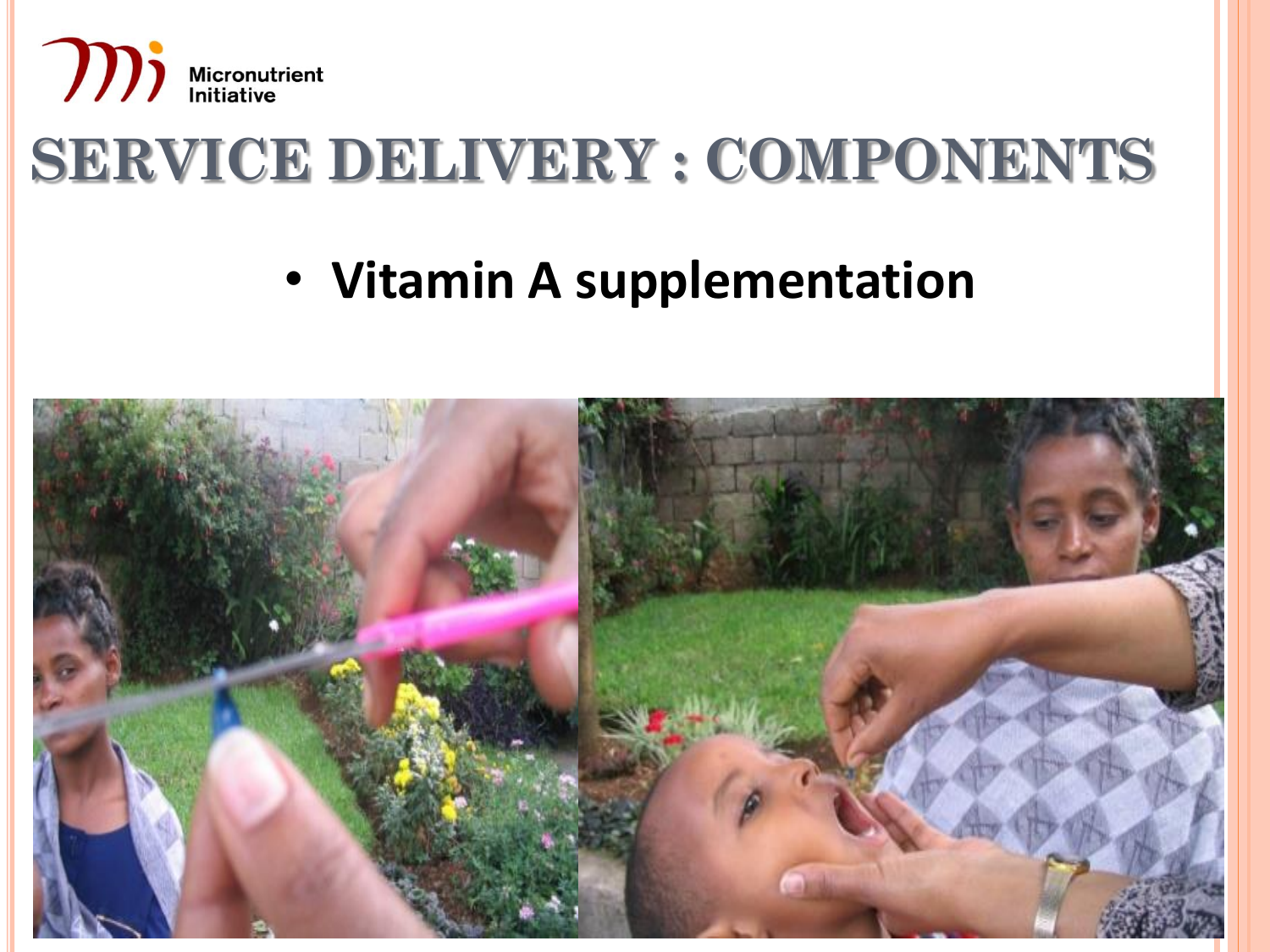

### **SERVICE DELIVERY**

#### **Deworming**

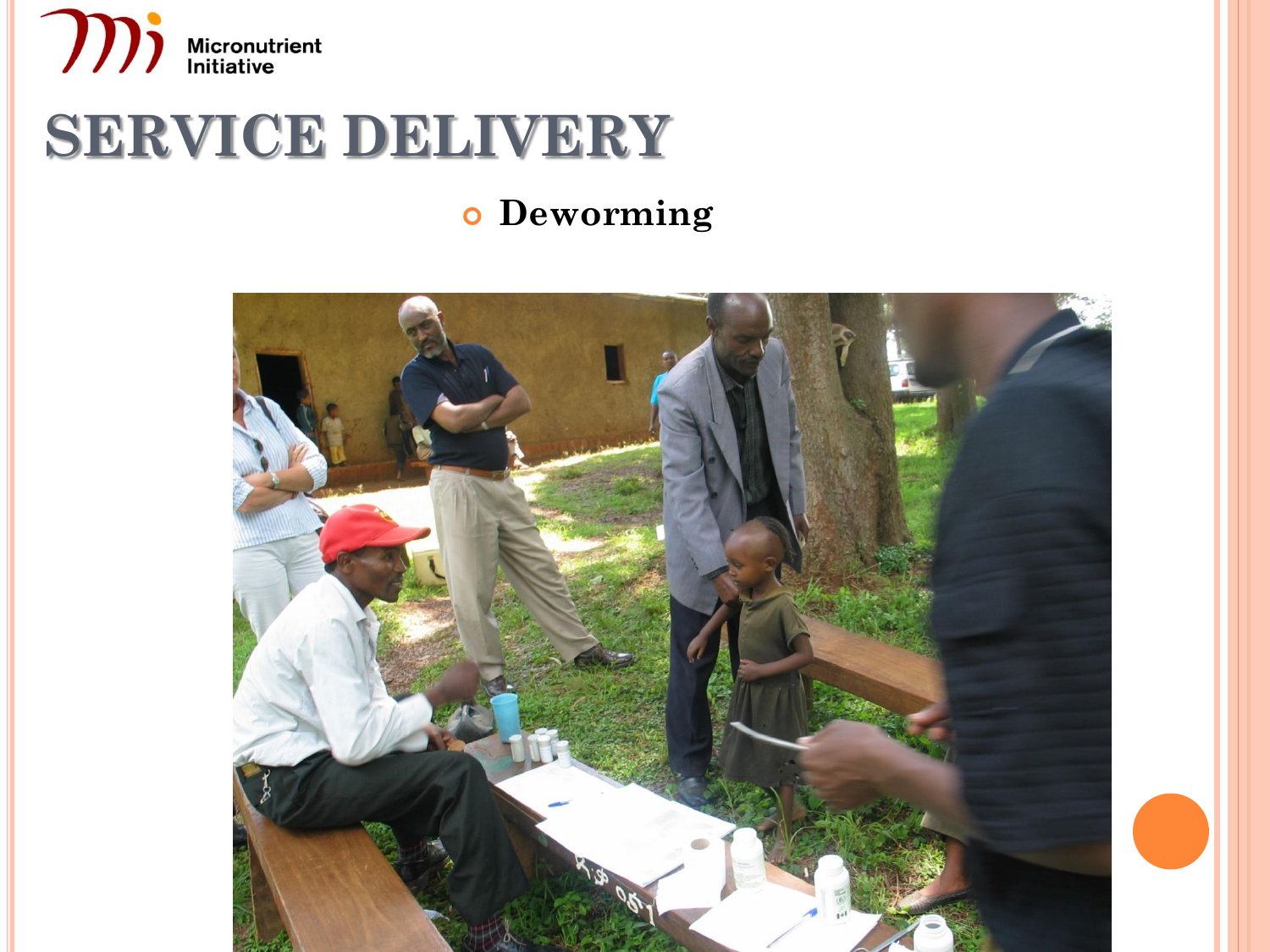

### **SERVICE DELIVERY**

#### **Screening** and referral to **Targeted Supplementary Feeding**

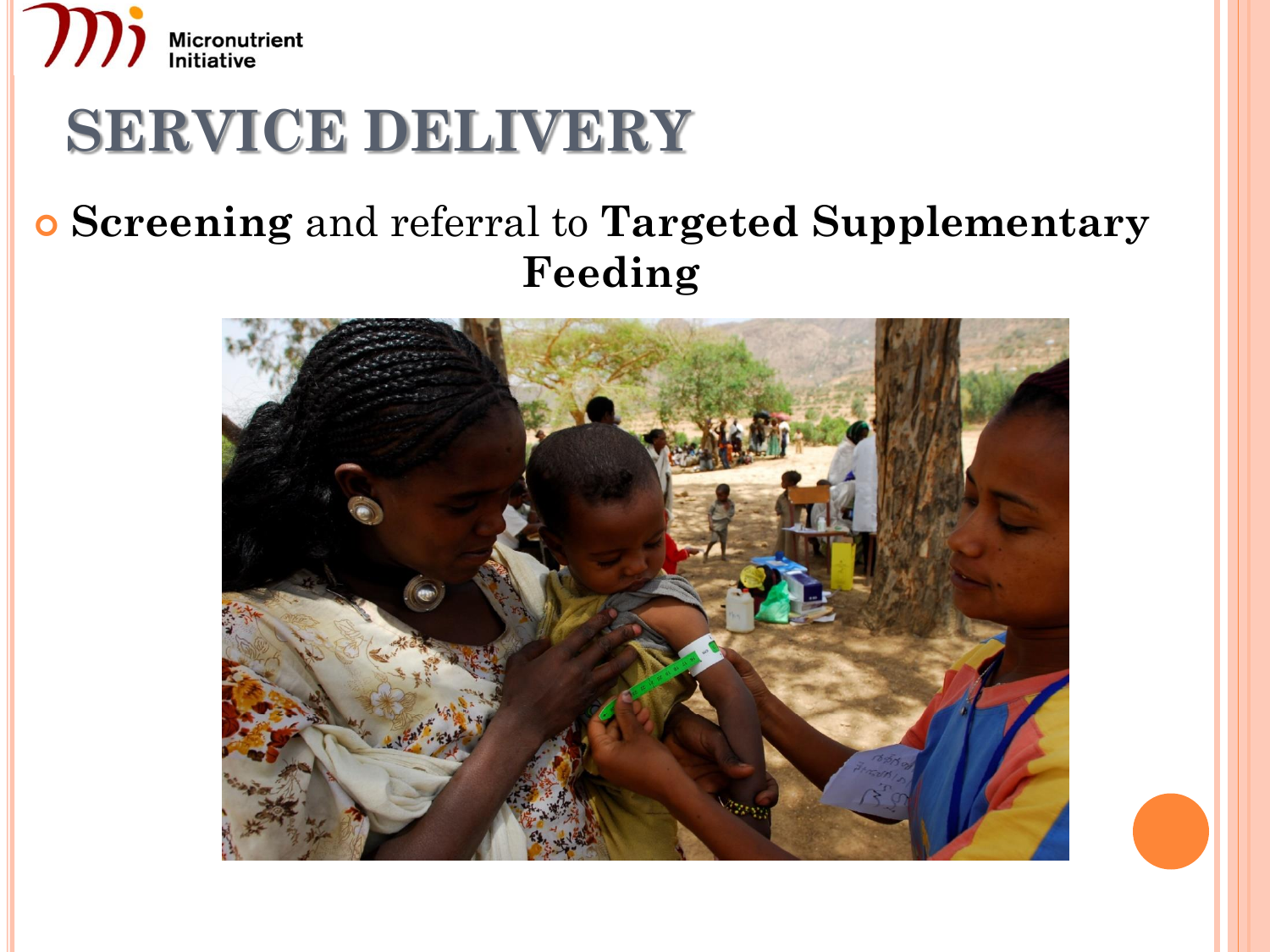

### THE INTEGRATION PROCESS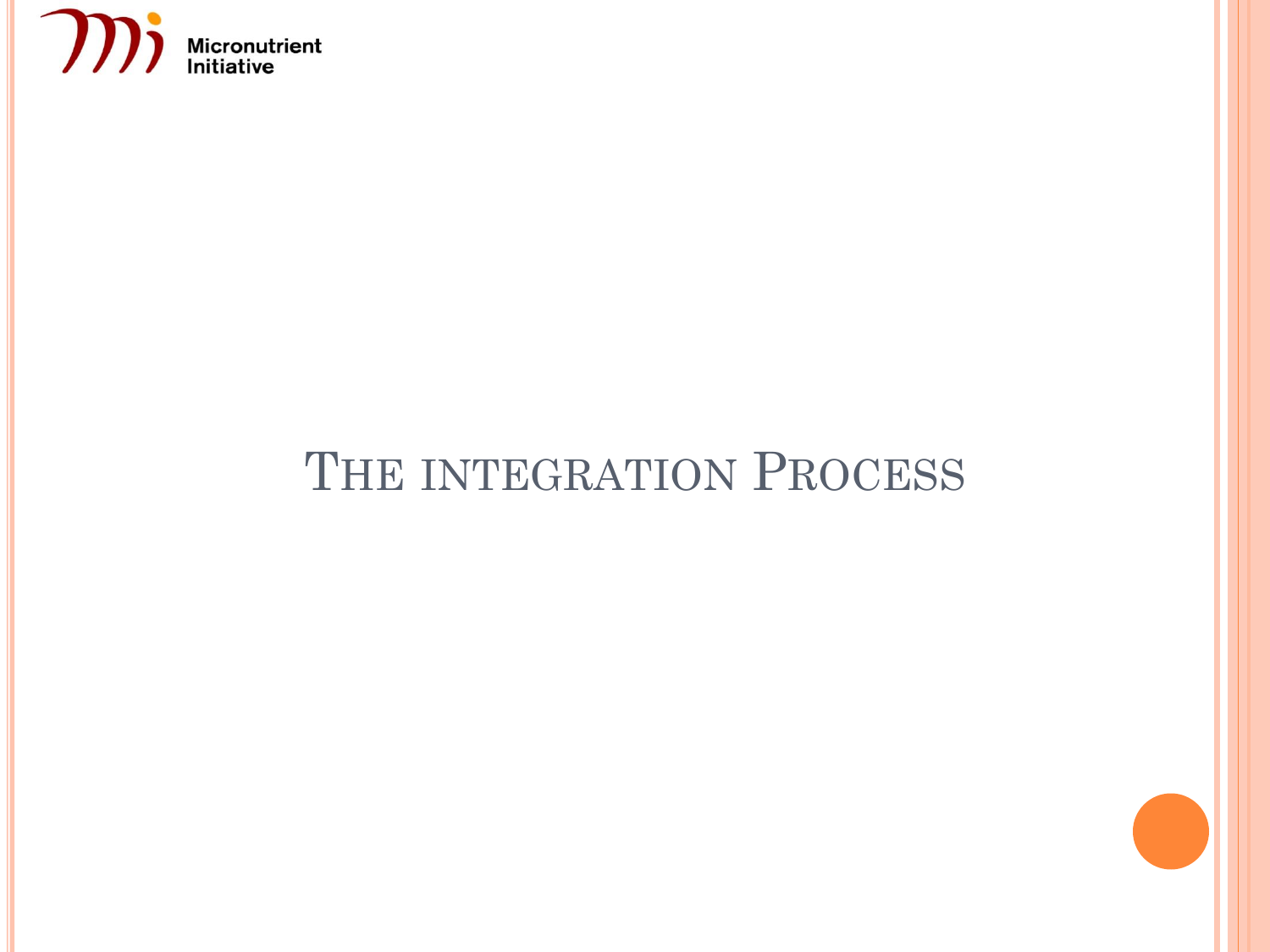

### **THE TRANSITION PROCESS (EOS TO CHD & HEP)**

- Consensus among partners that VAS coverage through EOS is impressive & should be sustained through transferring of responsibility to the Government health system
- o In the fourth health sector development plan (HSDP) IV) and in 2008 National Nutrition Plan (NNP), the FMoH clearly indicated the need to integrate vertical EOS program into the routine Health Extension Program (HEP)
- Existence of well-established health system at grass route (kebele)
- Subsequently, FMoH has requested MI to support the transition process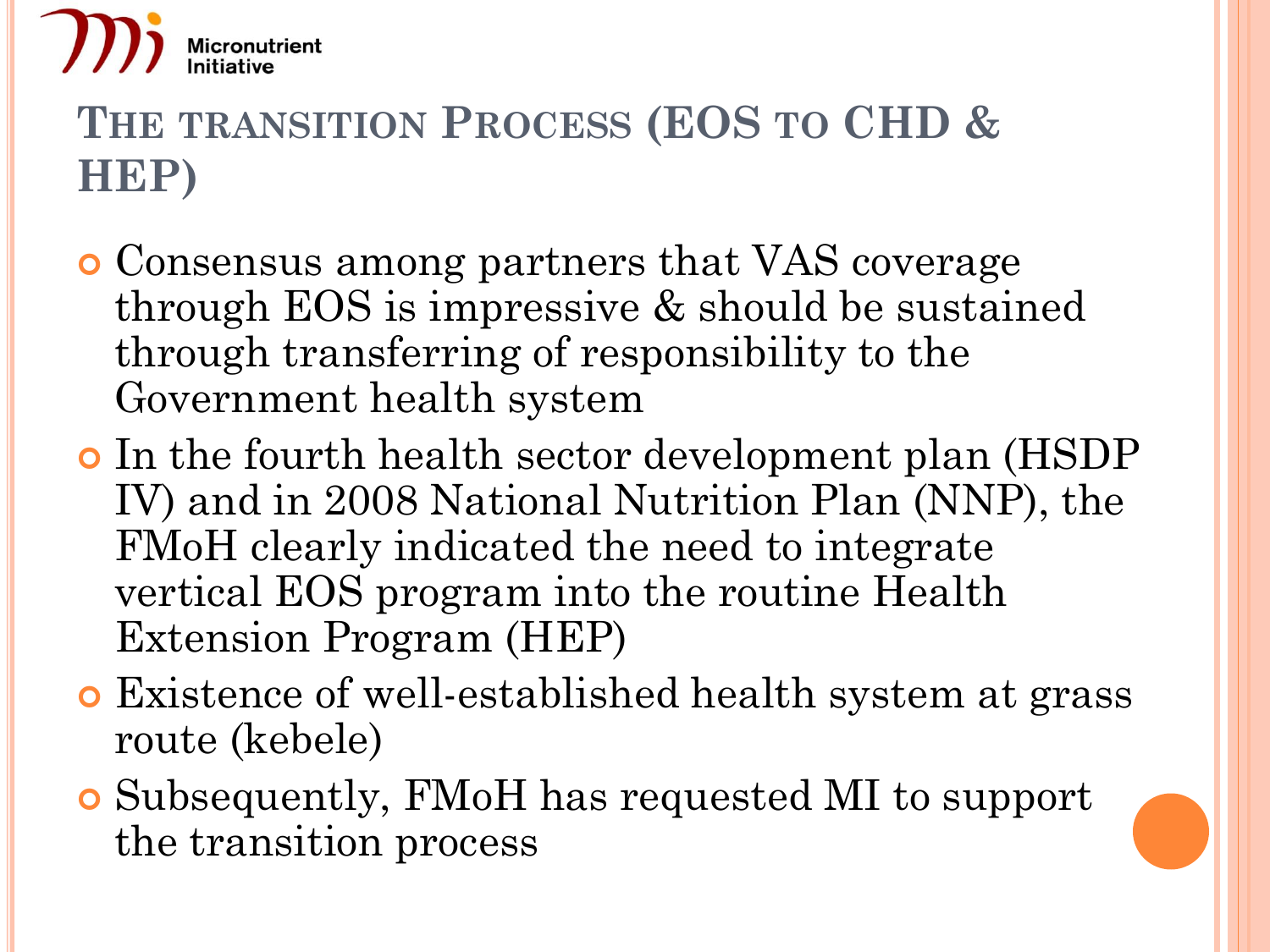# **Micronutrient**

### PHASE OF TRANSITION

#### 1. Transition from EOS to CHD Criteria:

- Woreda has been conducting EOS/EEOS over three years,
- Reported consistent high coverage for VAS of greater than 80%,
- Reported consistent high coverage of screening of more than 80%
- Presence of HEWs in every health post.

#### 2. Transition from CHD to HEP (routine) Criteria:

- Commitment of the woreda officials to transit CHD into the HEP,
- HEWs who implemented/actively participated in CHDs are operational and have a proof record of high performance,
- Substantial number of graduated model families,
- o High EPI coverage
- Woredas with active HDA,
- Functional health center cluster system
- Effective and functioning supportive supervision that inform decision making.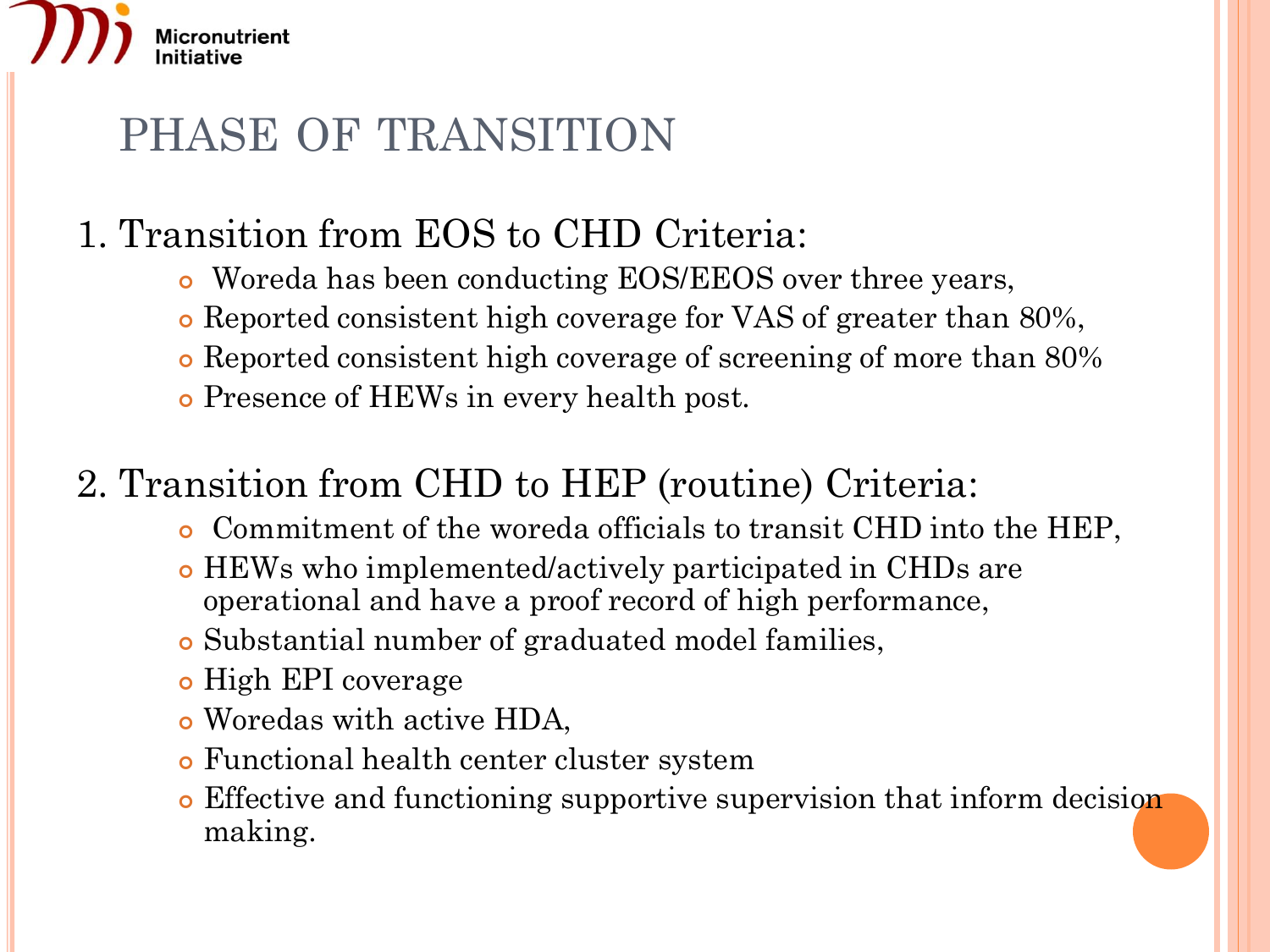

### VAS INTEGRATION PLAN: EOS, CHD,HEP

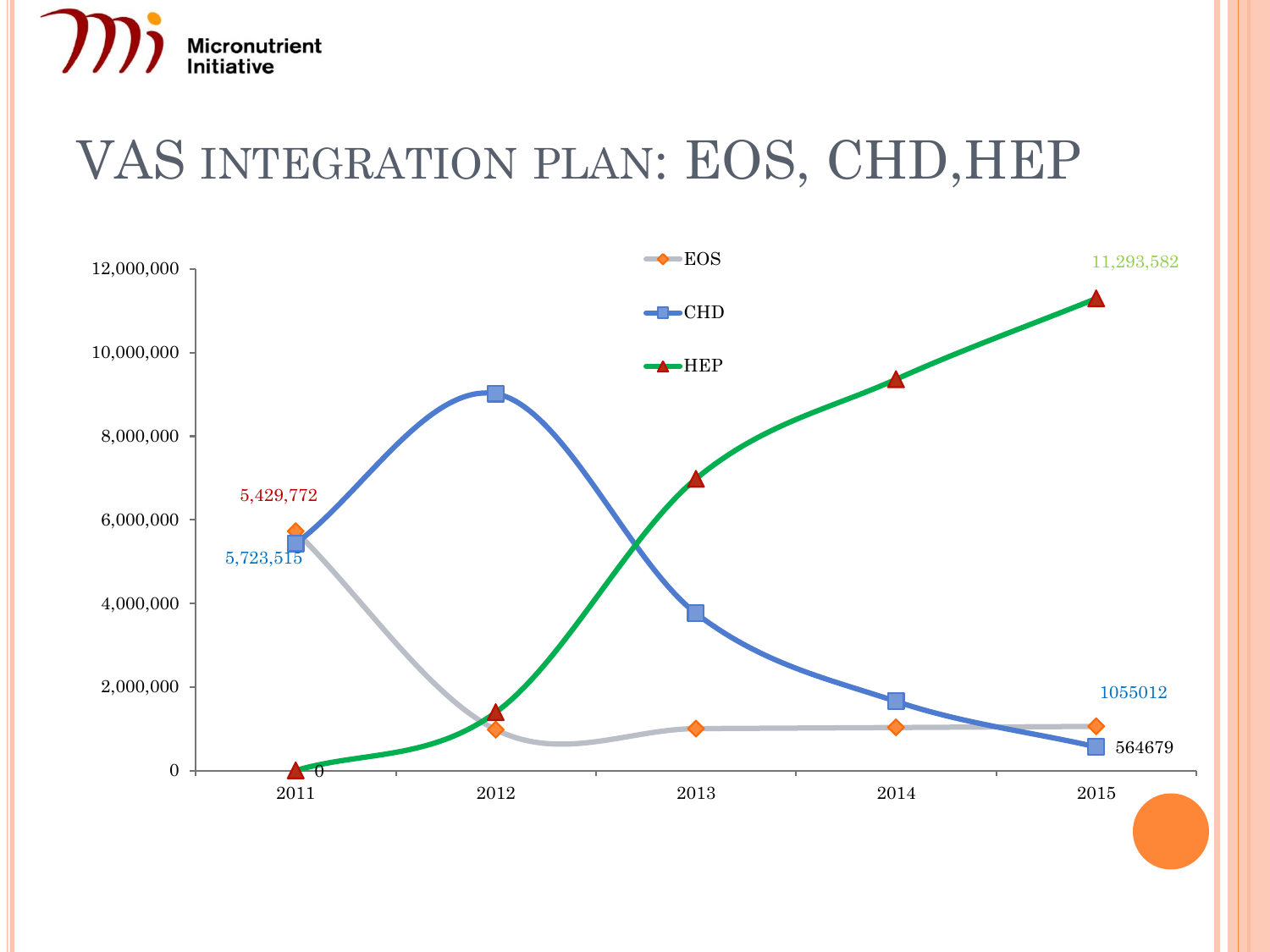

### **DELIVERY STRATEGIES**

- Catalyzing and supporting Integration of VAS in to the HEP
- Assist capacity building activities in the regions, conducing refresher training for HEWs,
- Support regions in supportive supervision and review meetings in the implementation of VAS through HEP
- Assist the development and dissemination of SBCC messages
- Ensure availability of VAC throughout the year
- Support the monitoring and evaluation of HEP delivery of VAS to ensure coverage is maintained above 80%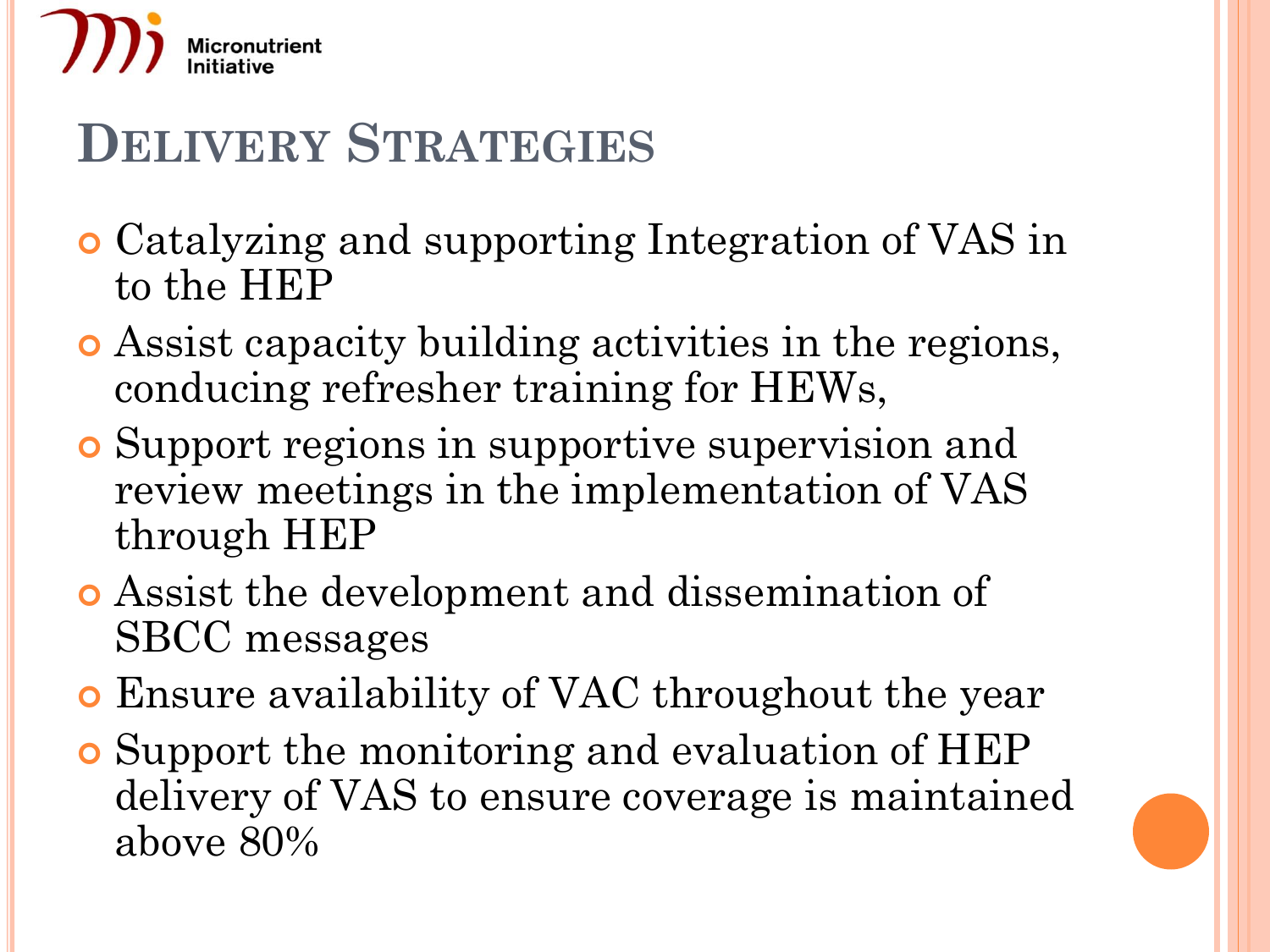

### VAS INTEGRATION TIMELINE

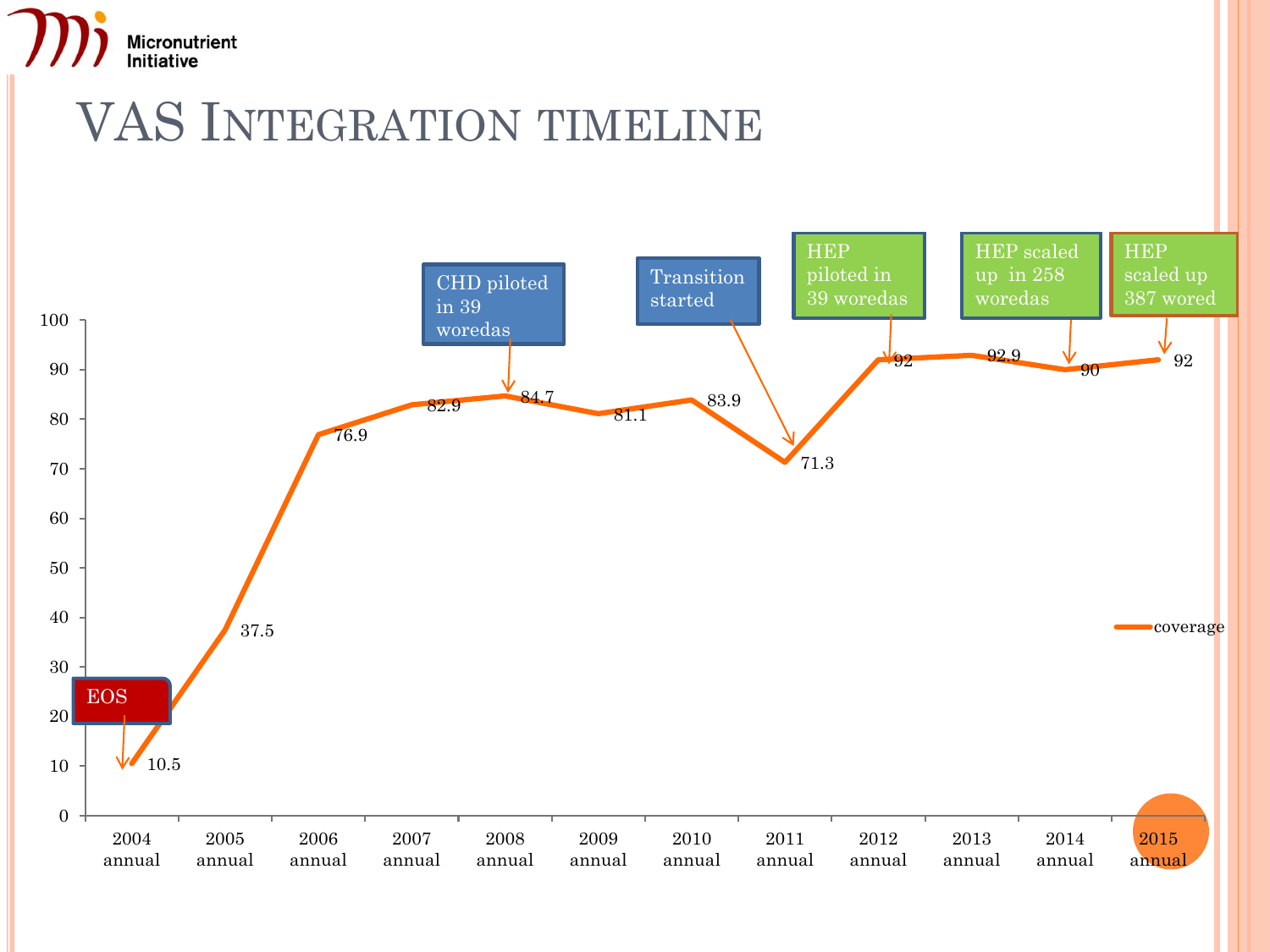

### PRELIMINARY FINDINGS OF BASELINE STUDY (UNICEF)

- Majority of stakeholders in all four regions are **optimistic** about the transition from CHD to routine service delivery (HEP)
- HEWs believe that RSD is **more accessible to mothers** due to the schedule flexibility
- Two thirds of HEWs believe that the **quality of services will improve** with the transition to RSD
- The majority of HEWs reported feeling **confident in their ability** to provide all three services
- **o** Regular structured training was suggested as a meanto improve HEW's skills and ability and to **keep them motivated**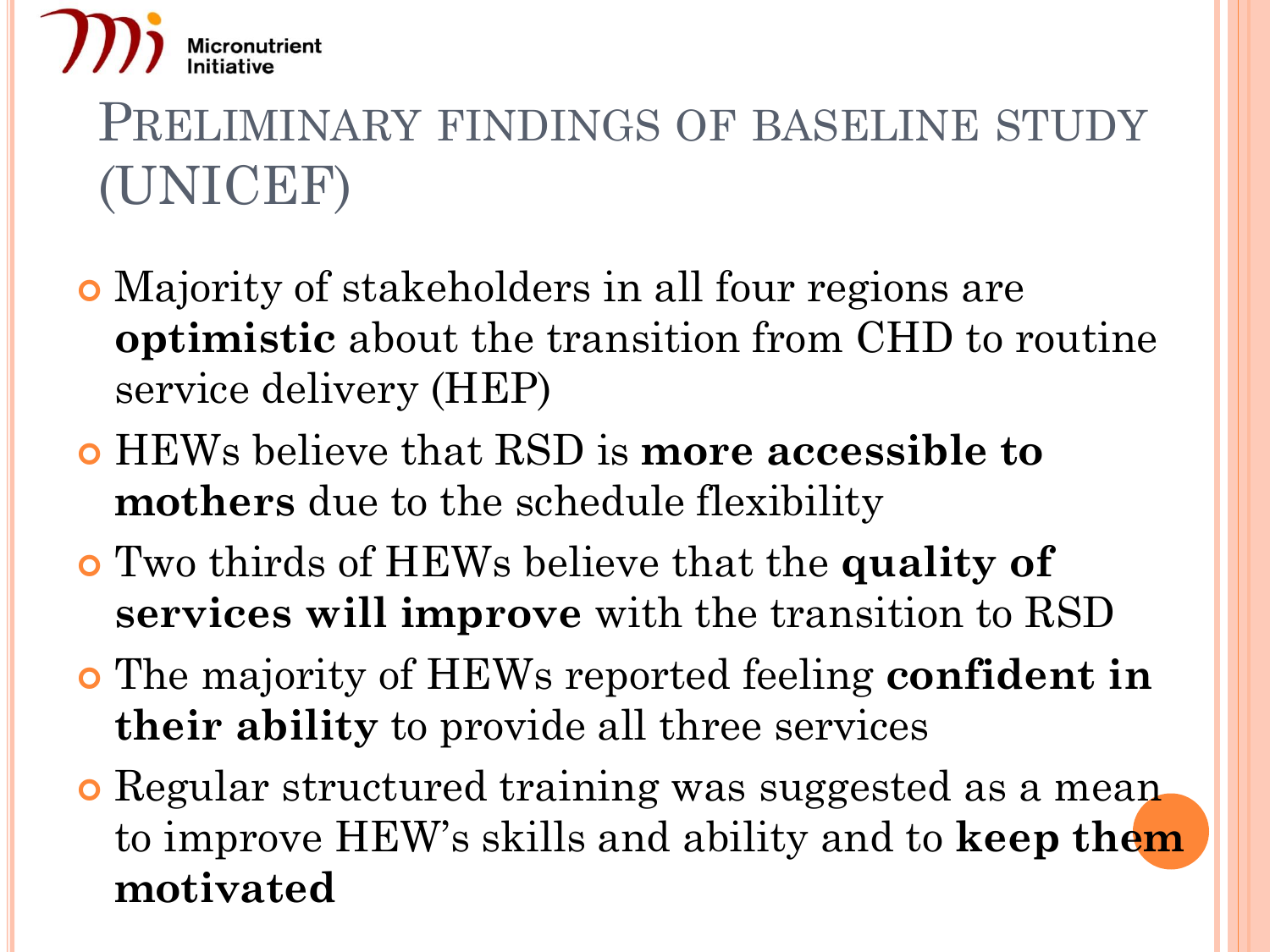

### PRELIMINARY FINDINGS OF BASELINE STUDY (UNICEF)

- Some HEWs reported concerns with an **increasing workload**
- While house-to-house visits are ideal for clients, this approach may not be feasible or sustainable over time due to **limited staff and time constraints** for HEWs
- Another key concern: low awareness and **low health seeking behaviours** of the community
- **Supply management gaps** were noted, especially regarding stock outs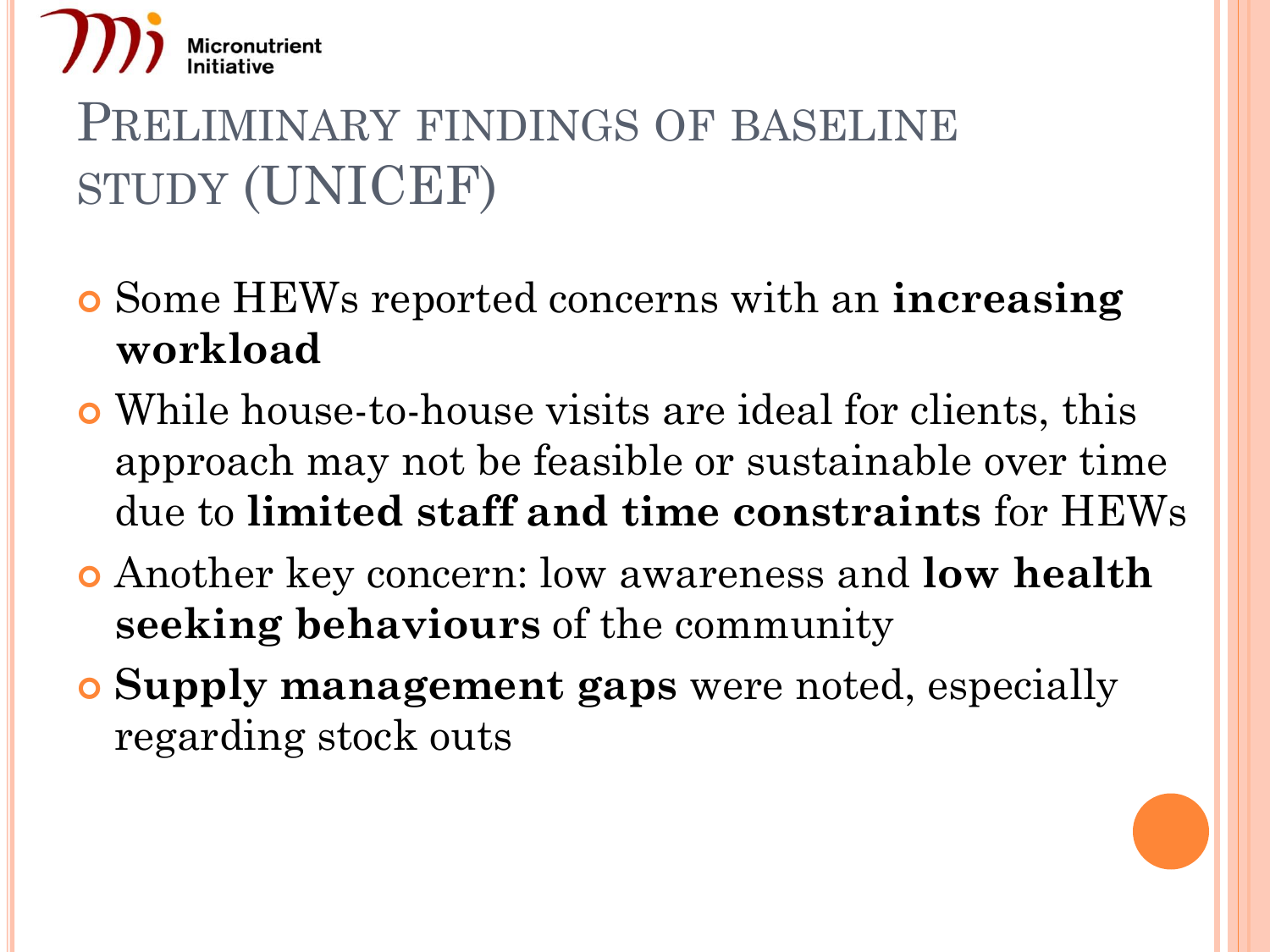

### HEP (ROUTINE) VAS ACHIEVEMENT

- MI support created ownership of the program
- Parallel monitoring tools developed and distributed
- Demand was created in Urban regions by developing VAS message and disseminate through radio
- All players, FMoH, RHBs, UNICEF and MI have come to an understanding that integration of VAS in routine health system is possible and they agreed to work towards this common goal
- VAS service is integrated into the routine service delivery (HEWs are providing VAS as part of their regular health services)
- VAS is part and parcel of the IRT skills upgrading program
- VAS is integrated into other health services using the integrated supportive supervision checklist
- VAS indicator are incorporated to the HMIS
- The routine HEP reported coverage by woreda health office was maintained above 80%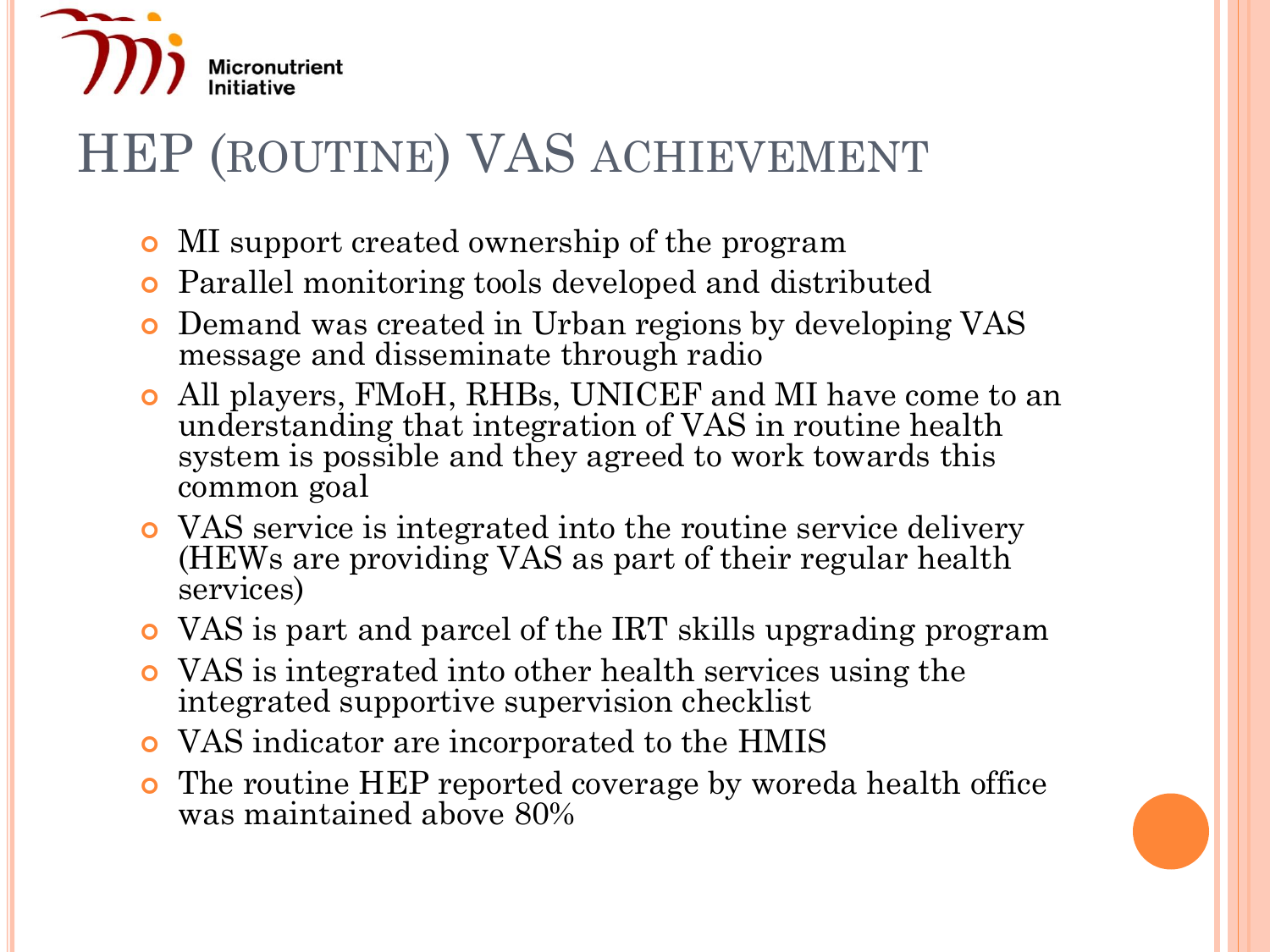

### **RESULTS ACHIEVED THROUGH MI SUPPORT (2012 – 2015)**

- 673 woredas of Amhara, Tigray, Oromia and SNNP transitioned the VAS delivery from EOS to CHD.
- In 2013, a total of 143 woredas are transitioned to HEP *-* all 27 woredas of Addis Ababa, Diredawa, and Harare urban regions, all 46 in Tigray, 27 in Amhara, 23 in Oromia, and 20 in SNNP regions
- In 2014, a total of 115 new woredas in Amhara (67) and SNNPR (48) have transited from CHD to HEP through Muskoka Grant
- In 2015, a total of 258 woredas i.e. in Amhara (94), Tigray (all 46), Oromia (23) and SNNPR (68), Addis Ababa (10), Dire Dawa (9), and Harare  $(8)$  woredas are implementing HEP delivery of  $VAS$ through Muskoka Grant
- Through DFATD Bilateral Grant 129 woredas in Oromia region are also implementing HEP delivery of VAS (29 additional woredas from the plan through Bilateral)
- In total 378 woredas are implementing HEP delivery of VAS in 2015 (54% of the woredas in Agrarian and urban regions)
- In addition, five woredas in Ben/Gumuz region, and six woredas in Afar region have transited from EOS to CHD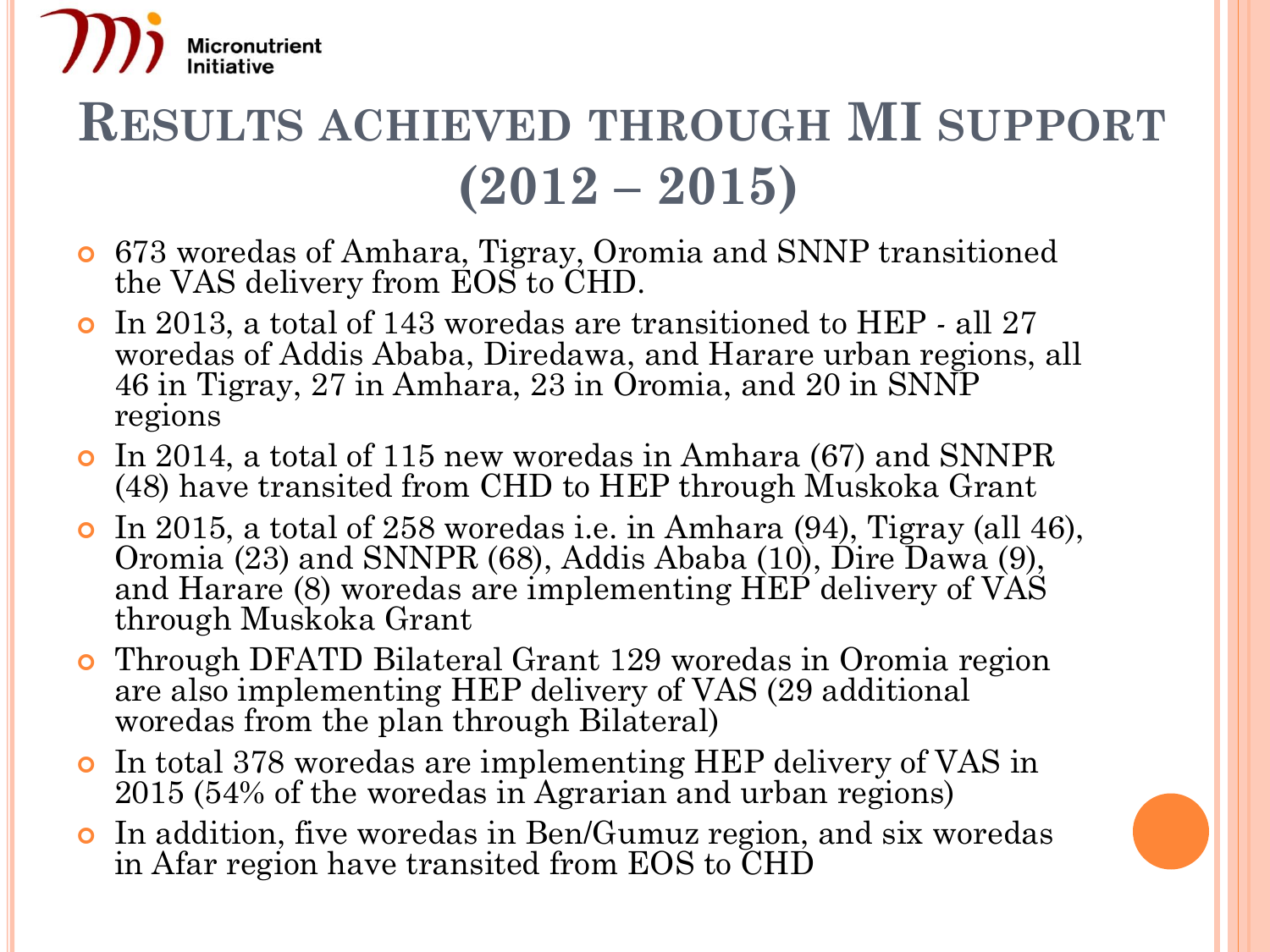

#### **2011 to 2015 VAS coverage trend by delivery strategy: integrated vs Campaign (in %)**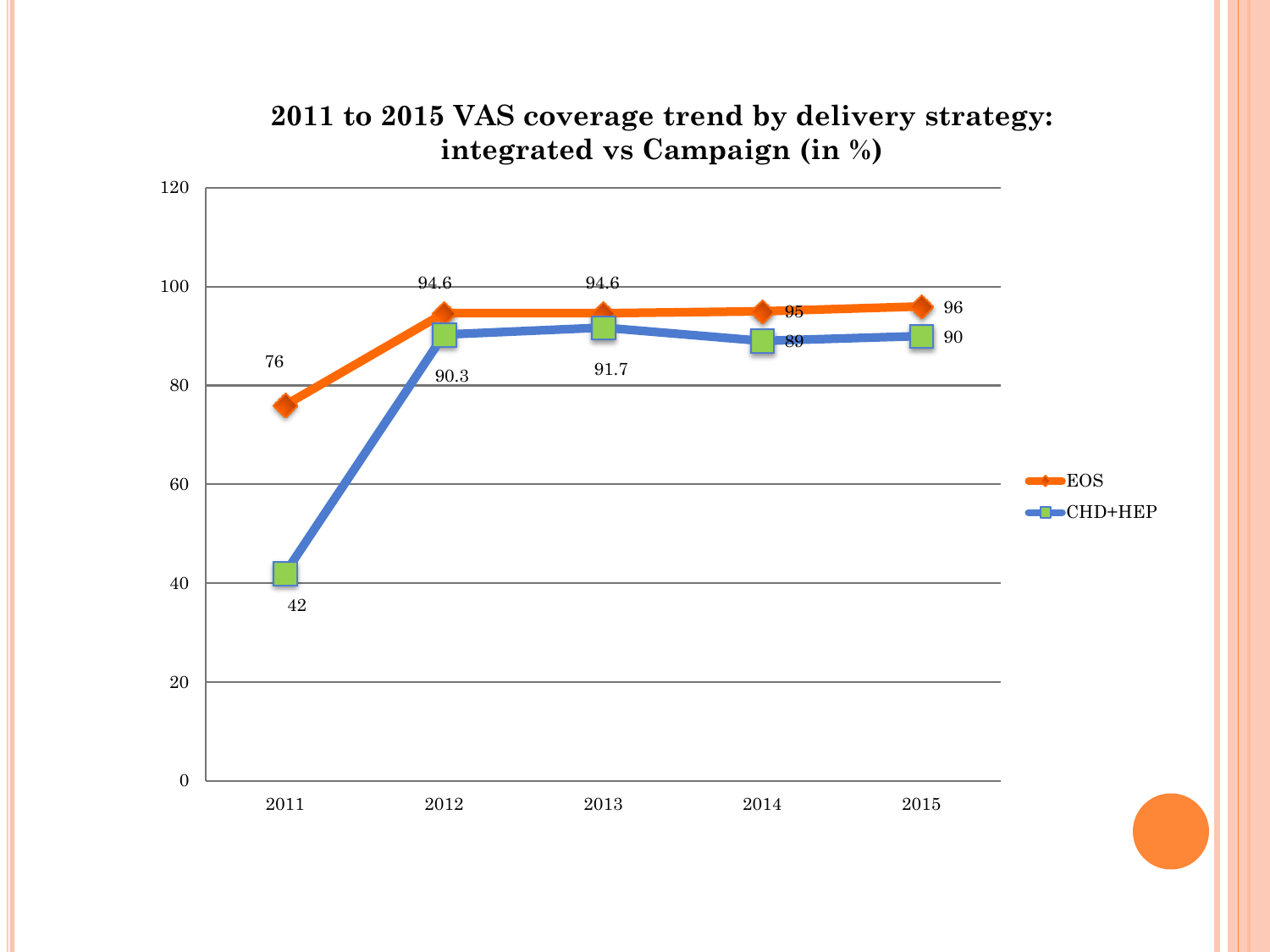

**PROGRESS TOWARD INTEGRATION INTO THE HEALTH SYSTEM (**MI'S FRAMEWORK FOR INTEGRATION)

- The baseline score quantifying the extent of VAS integration into the health system in 2011 was 17 points
- Total score in 2015 is 25 points, two points less than the 2015 target
- Successes have been achieved in the areas of planning and reporting, service provision, and monitoring reporting and evaluation.
- Integration of VAS into local systems of procurement and distribution, and financing is not fully integrated into the routine health system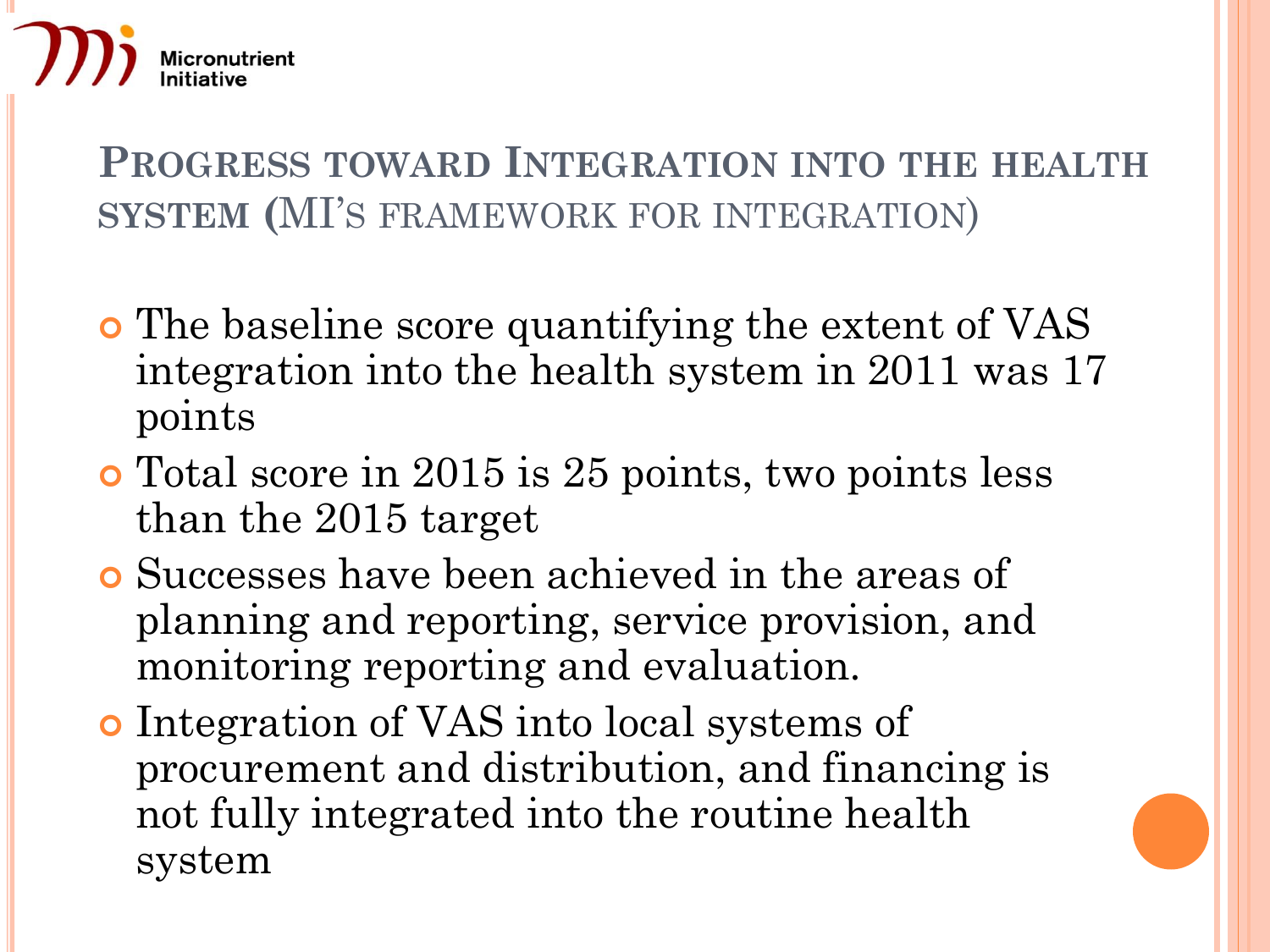

### **CONSTRAINTS/ONGOING ISSUES**

- VACs not fully integrated within PFSA's Logistics Management Information System (LMIS)
- Reporting of the HEP VAS coverage is integrated to the HMIS, however, the HMIS doesn't allow to track two dose VAS coverage
- Tracking mechanism to supplement children at exactly six months is not properly practiced
- There is no planning on analysis of data every six months and taking action both at the HC and HP level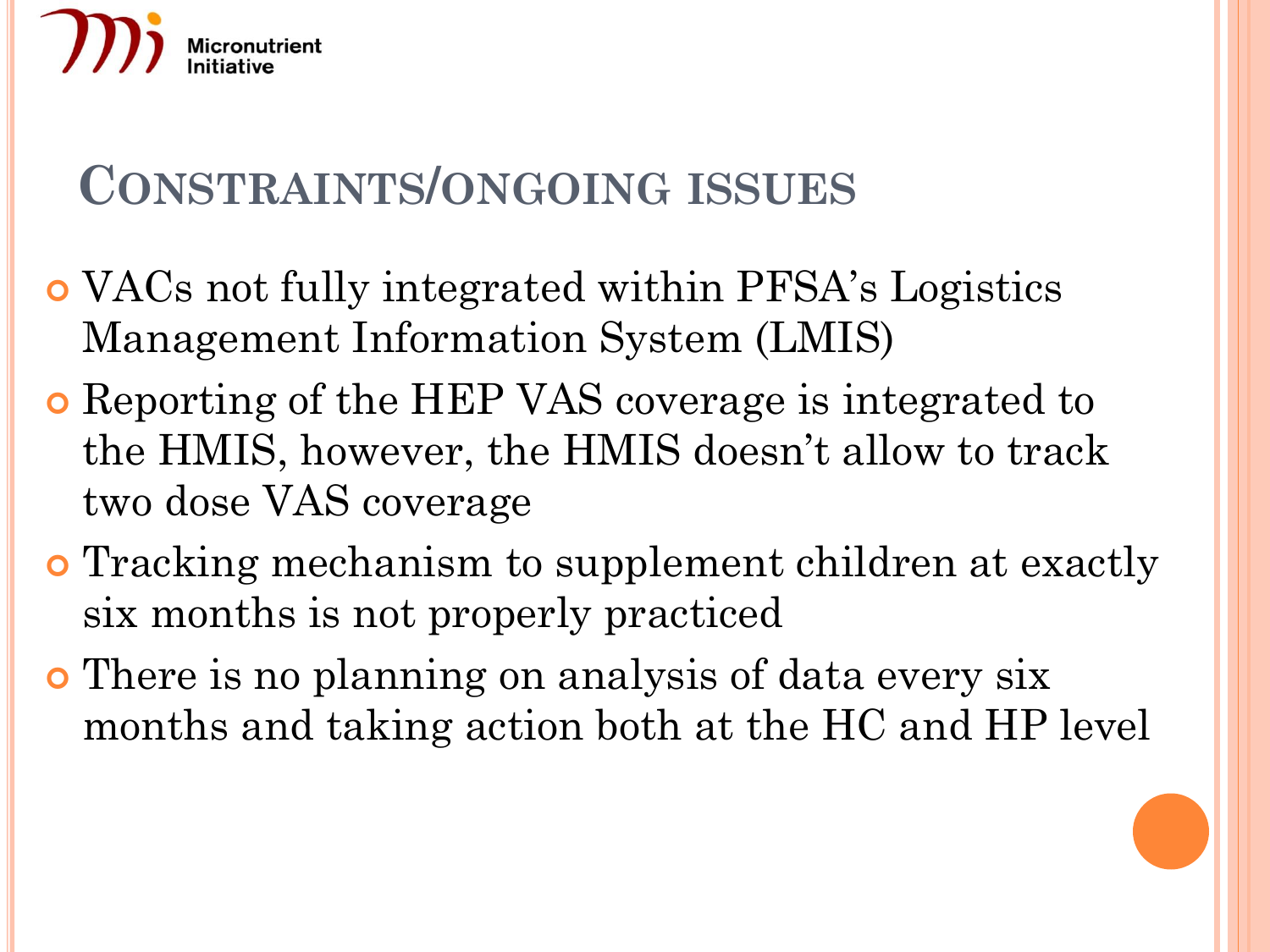

### **MITIGATION STRATEGIES**

- Planning for VAS has to be made for six months and HEWs are required to reach all target children every six months with VAS & DW,
- HEWs need to trace children at six months interval and be able to provide the second dose in a year, they should track new born children and provide VAS at six months,
- Registration of children by their sub-village (Gott, Kushet, Gare) could be easy way of tracing children for second dose provision,
- Individual children should be followed-up and supplemented for the second time within the year,
- There is a need to coach and mentor HEWs on the use of VAS, DW monitoring chart &woreda Health offices also need to use monitoring charts to monitor their performance,
- Periodic focused assessment of the routine VAS implementations by all concerned,
- Support operational research on the routine using a checklist of bottle neck analysis,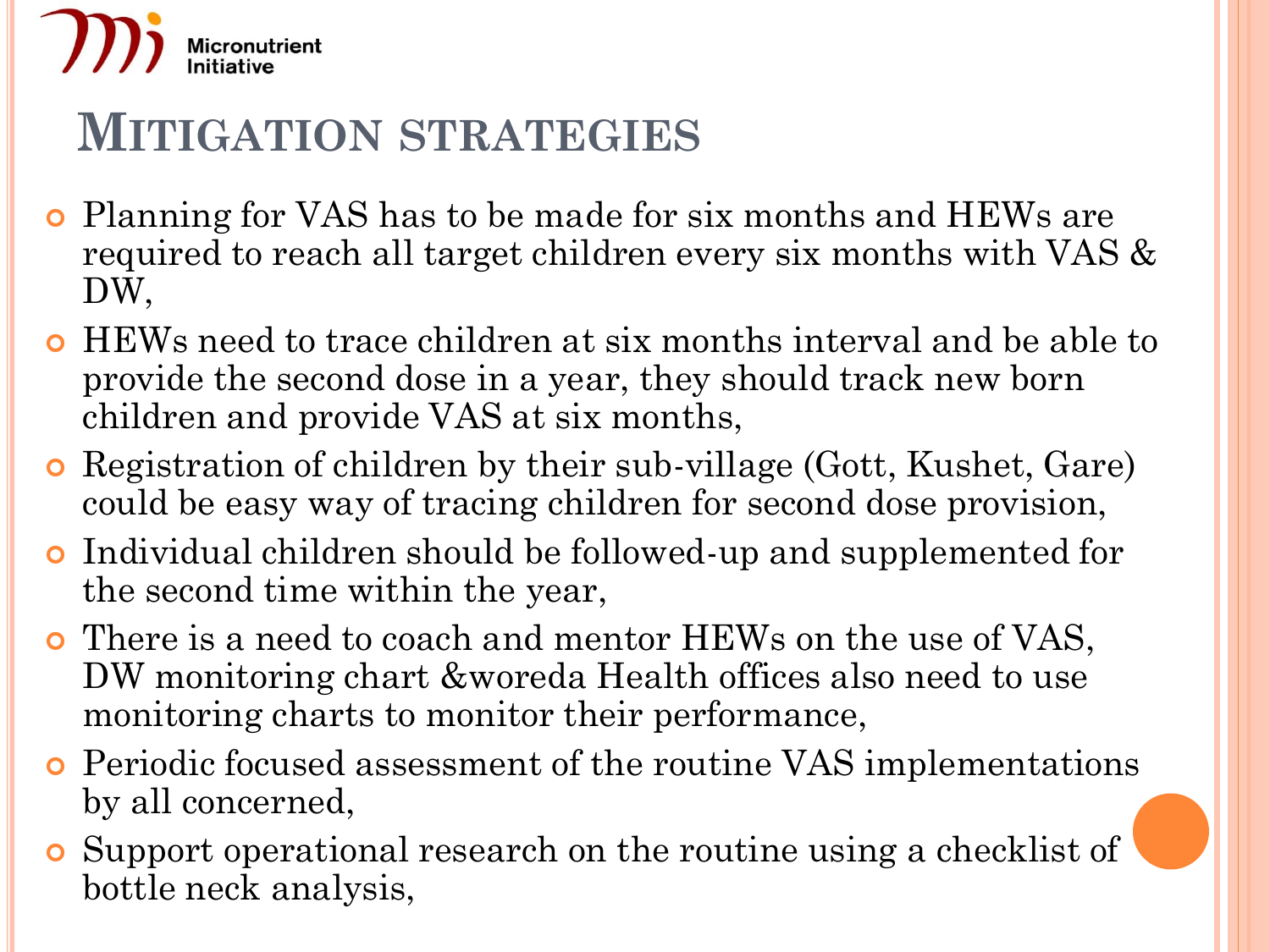

### **FUTURE DIRECTIONS**

- Building the technical capacities of FMoH, RHBs and woredas health management teams
- Technical assistance for the revision and distribution of routine (HEP) VAS planning, tracking, performance review, supportive supervision and VAC stock management tools and guides
- Monitor and evaluate the programme through supportive supervision and review meetings (through woredas VAS mentors)
- Technical support for the transition of EOS to CHD in Pastoralist regions
- **•** Integration of VAS supply into the national essential medicine supply chain system (PFSA)
- Conduct cost effectiveness of VAS transition for further policy advocacy and furnish knowledge base for global programming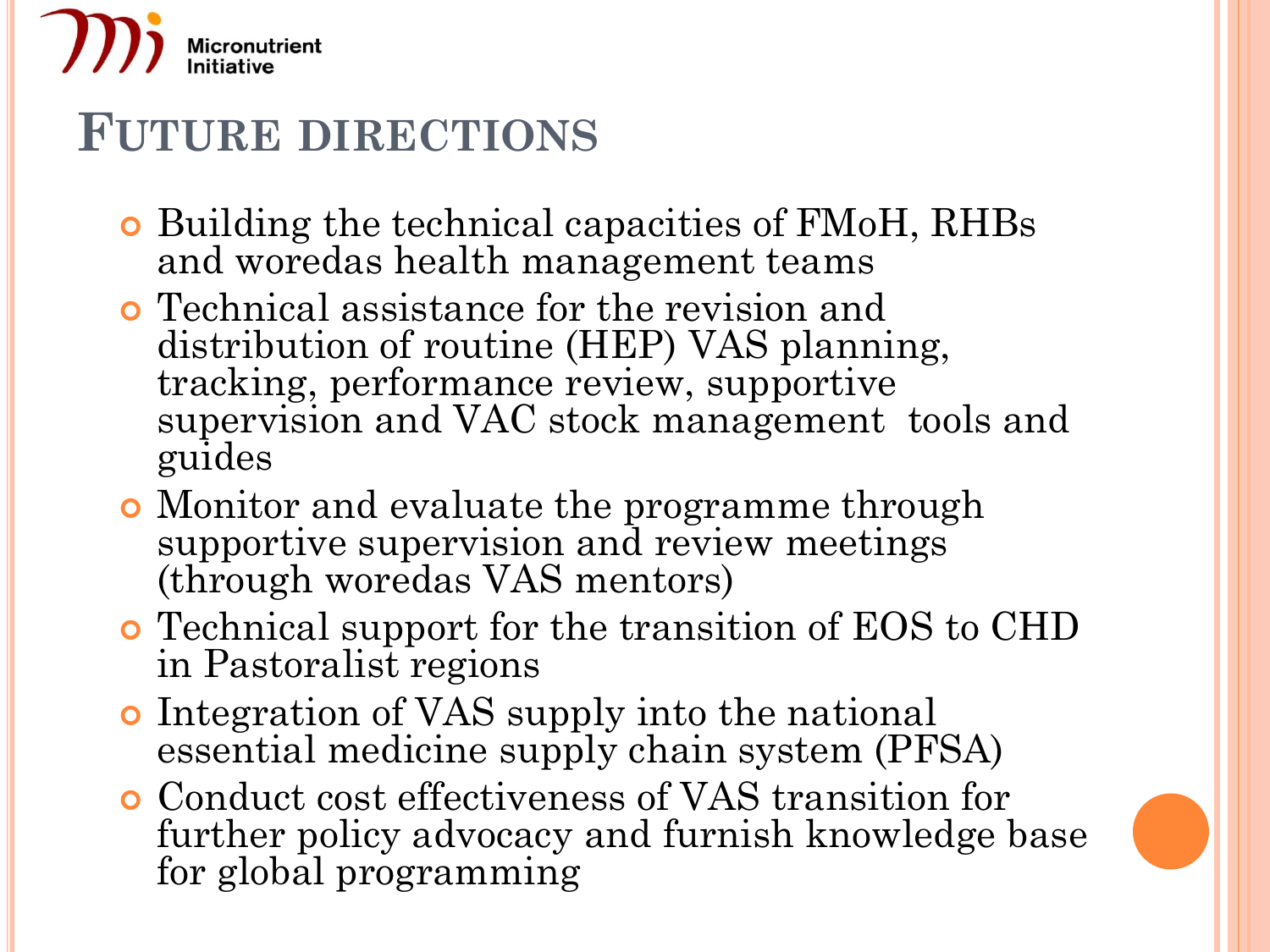

### **CONCLUSION**

Encouraging results were achieved in the integration of VAS in to the routine HEP through:

- Availability of HEWs at grass root level, strong commitment from zonal health department to community (health post) level
- strong health system support at all levels
- Strong/functional health center-health post cluster system
- **•** Involvement of health development army (one to five networking) in awareness creation activity and community mobilization